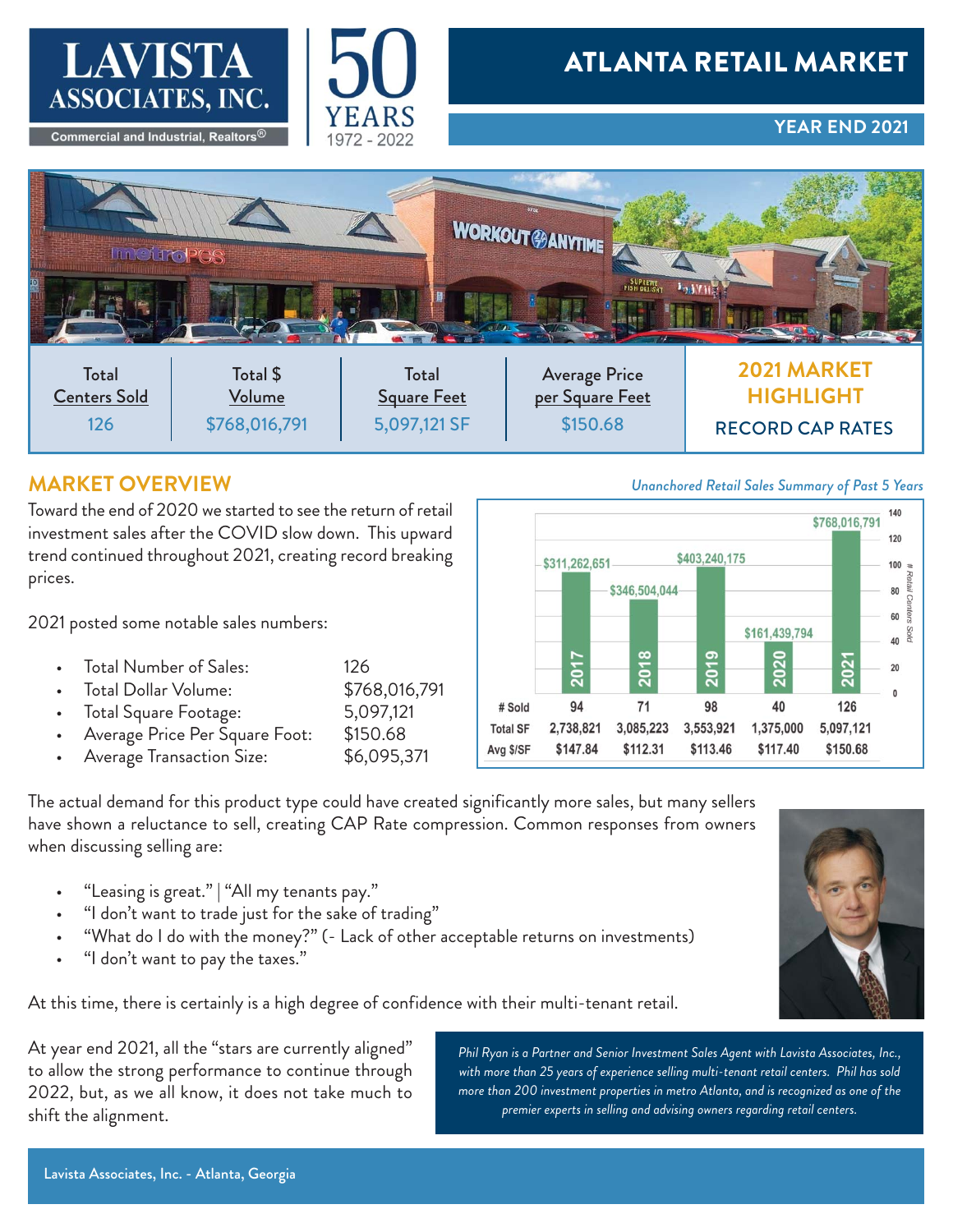

## UNANCHORED RETAIL SHOPPING CENTER SALES **YEAR END 2021**

|                 | <b>Center Name</b>            | <b>Address</b>                     | Square<br>Feet | Sale<br>Date | <b>Sale</b><br>Price | Price<br>per SF       |  |
|-----------------|-------------------------------|------------------------------------|----------------|--------------|----------------------|-----------------------|--|
| $\mathbf{1}$    | <b>Spalding Woods Village</b> | 4015 Holcomb Bridge Rd             | 84,635         | 01/07/21     | \$7,750,000          | $\mathbb{S}$<br>91.57 |  |
| $\overline{2}$  | Peachtree Corners Pavilion    | 5770 Peachtree Industrial Blvd     | 18,550         | 01/21/21     | \$4,300,000          | \$231.81              |  |
| 3               | Powder Springs Junction       | 803 Powder Springs Rd SW           | 17,400         | 01/28/21     | \$1,875,000          | \$107.76              |  |
| 4               | The Village at Mirror Lake    | 9600 Conners Rd                    | 7,020          | 01/29/21     | \$3,000,000          | \$427.35              |  |
| $5\phantom{.0}$ | Springs Plaza                 | 680 Powder Springs St SW           | 35,000         | 01/29/21     | \$1,858,950          | 53.11<br>$\mathbb{S}$ |  |
| $6\phantom{a}$  | Park Avenue Shopping Center   | 4645 Jonesboro Rd                  | 12,220         | 02/10/21     | \$1,130,000          | \$<br>92.47           |  |
| $\overline{7}$  | Medlock Promenade             | 10900 Medlock Bridge Rd            | 51,363         | 02/12/21     | \$10,900,000         | \$212.22              |  |
| 8               |                               | 1805 Hembree Rd                    | 12,000         | 02/25/21     | \$1,250,000          | \$104.17              |  |
| 9               | Chinatown Square Mall         | 5379-5399 New Peachtree Rd         | 54,725         | 02/25/21     | \$6,000,000          | \$109.64              |  |
| 10              | Crossroad Shoppes at Coal Mtn | 3654 Browns Bridge Rd              | 23,016         | 03/05/21     | \$8,000,000          | \$347.58              |  |
| 11              | Vinings Court                 | 4691 S Atlanta Rd SE               | 14,300         | 03/11/21     | \$3,620,000          | \$253.15              |  |
| 12              | Heritage Oaks                 | 2315 Oak Rd                        | 7,520          | 03/11/21     | \$1,225,000          | \$162.90              |  |
| 13              | <b>Abbott Ridge Crossing</b>  | 1955 Sigman Rd                     | 26,429         | 03/16/21     | \$1,400,000          | \$<br>52.97           |  |
| 14              | Sugarloaf Plaza               | 2070 Sugarloaf Pky                 | 15,000         | 03/17/21     | \$1,500,000          | \$100.00              |  |
| 15              | Rocola Com Plaza              | 5014 Singleton Rd                  | 10,170         | 03/18/21     | \$2,525,000          | \$248.28              |  |
| 16              | Herrera Shopping Plaza        | 2522 Cruse Rd                      | 22,859         | 03/19/21     | \$4,950,000          | \$216.54              |  |
| 17              | Weatherstone Promenade        | 300 Village Center Dr              | 17,254         | 03/24/21     | \$3,800,000          | \$220.24              |  |
| 18              | <b>Hampton Shoppes</b>        | 990 Bear Creek Blvd                | 15,310         | 03/25/21     | \$1,400,000          | \$<br>91.44           |  |
| 19              | <b>Global Shops</b>           | 4013-4035 Jonesboro Rd             | 80,000         | 03/26/21     | \$3,400,000          | 42.50<br>\$           |  |
| 20              | <b>Bells Ferry Plaza</b>      | 5505 Bells Ferry Rd                | 41,250         | 04/06/21     | \$1,810,000          | \$<br>43.88           |  |
| 21              | Marketplace Club              | 1500 Pleasant Hill Rd              | 105,983        | 04/07/21     | \$14,000,000         | \$132.10              |  |
| 22              | Halcyon - Bldg 700            | 6330 Halcyon Way                   | 8,166          | 04/09/21     | \$2,122,600          | \$259.93              |  |
| 23              | Parkway Plaza                 | 1305-1395 McDonough Pky            | 12,000         | 04/09/21     | \$1,000,000          | \$<br>83.33           |  |
| 24              | North View Shops              | 1927 Highway 138 NW                | 18,000         | 04/14/21     | \$2,800,000          | \$155.56              |  |
| 25              | <b>Rivermont Square</b>       | 8560 Holcomb Bridge Rd             | 100,152        | 04/14/21     | \$11,190,806         | 111.74<br>\$          |  |
| 26              | Hiram Square II               | 5077 Jimmy Lee Smith Pky           | 10,700         | 04/16/21     | \$2,210,000          | \$206.54              |  |
| 27              |                               | 3427 Keith Bridge Rd               | 12,320         | 04/26/21     | \$2,825,000          | \$229.30              |  |
| 28              | <b>Cofer Crossing</b>         | 4271, 4349, 4367 Lawrenceville Hwy | 38,477         | 04/27/21     | \$5,614,000          | \$145.91              |  |
| 29              | <b>Brookhaven Station</b>     | 4046, 4058, 4060-4064 Peachtree Rd | 44,821         | 04/27/21     | \$18,000,000         | \$401.60              |  |
| 30 <sub>2</sub> | Marietta Parkway Plaza        | 653-681 S Marietta Pky             | 70,000         | 04/28/21     | \$6,046,454          | 86.38<br>\$           |  |
| 31              | <b>Westview Plaza</b>         | 2035-2053 Martin Luther King Jr Dr | 10,140         | 04/30/21     | \$1,230,000          | \$121.30              |  |
| 32              | Sunshine Plaza                | 1162-1263 Moreland Ave SE          | 51,695         | 04/30/21     | \$5,000,000          | 96.72<br>\$           |  |
| 33              | <b>Plantation Trace</b>       | 4300 Pleasant Hill Rd              | 7,350          | 04/30/21     | \$2,193,766          | \$298.47              |  |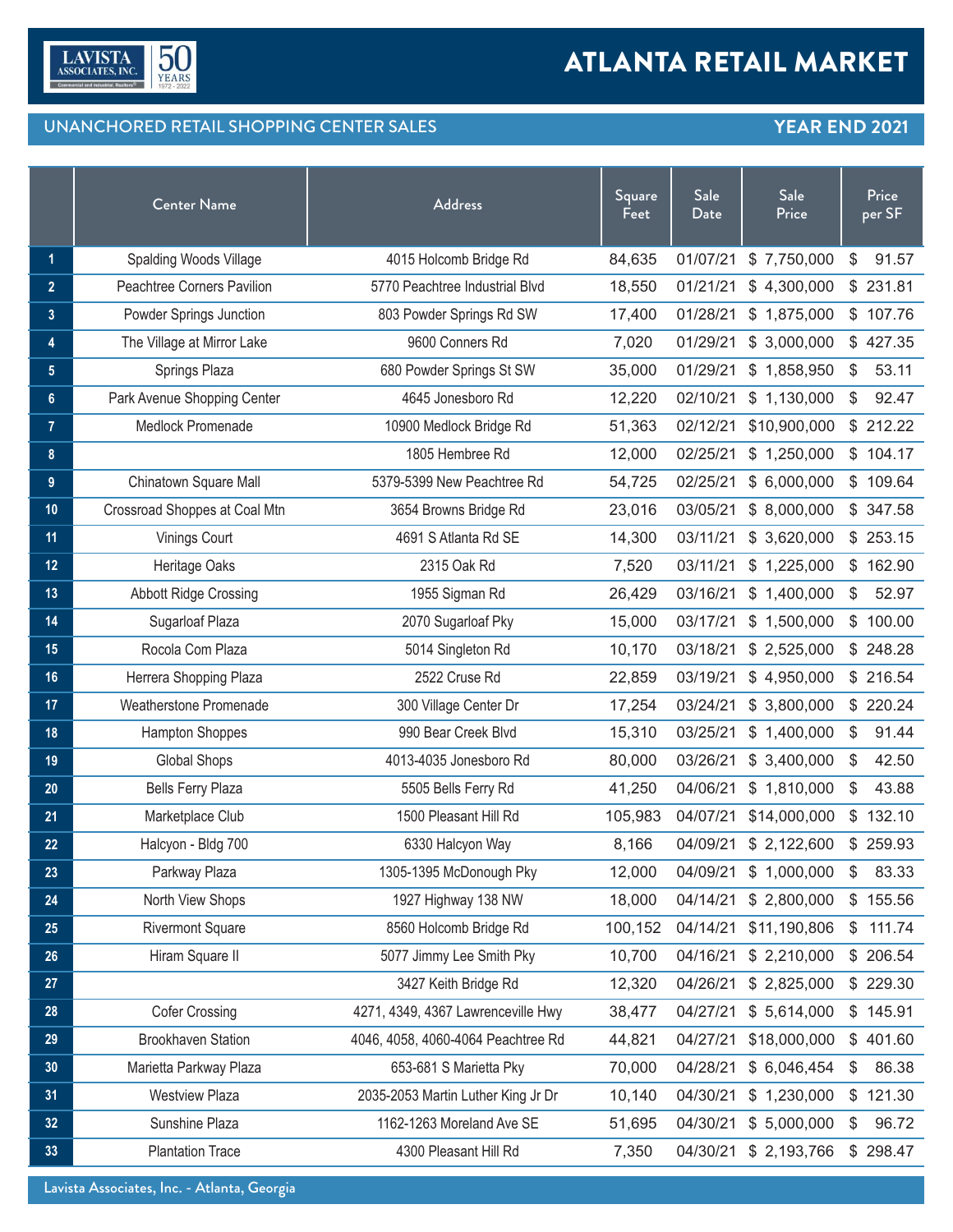

## UNANCHORED RETAIL SHOPPING CENTER SALES **YEAR END 2021**

|    | <b>Center Name</b>                    | <b>Address</b>                  | Square<br>Feet | Sale<br>Date | Sale<br>Price |       | Price<br>per SF |
|----|---------------------------------------|---------------------------------|----------------|--------------|---------------|-------|-----------------|
| 34 | P'tree Corners Town Center - Bld 900  | 5222 Peachtree Pky              | 8,000          | 05/06/21     | \$6,000,000   |       | \$750.00        |
| 35 | Merchants Pointe                      | 50 Old Peachtree Rd NE          | 22,067         | 05/13/21     | 825,843<br>S  | $\$\$ | 37.42           |
| 36 | Villages at Camp Creek Marketplace    | 3530 Camp Creek Pky             | 9,633          | 05/18/21     | \$5,335,000   |       | \$553.83        |
| 37 | Shoppes at Carlin                     | 10154-10176 Carlin Dr           | 14,158         | 05/18/21     | \$2,655,000   |       | \$187.53        |
| 38 | <b>Creatwood Corners</b>              | 3246 Atlanta Rd                 | 10,880         | 05/19/21     | \$2,350,000   |       | \$215.99        |
| 39 | <b>Memorial Center</b>                | 6200 Memorial Dr                | 69,900         | 05/20/21     | \$3,445,000   | \$    | 49.28           |
| 40 | <b>Sugarloaf Walk Shopping Center</b> | 2695 Sugarloaf Pky SW           | 22,658         | 05/24/21     | \$2,495,000   |       | \$110.12        |
| 41 | Shops at Turner Hill                  | 8200 Mall Pky                   | 32,200         | 05/25/21     | \$6,600,000   |       | \$204.97        |
| 42 |                                       | 2005-2007 Mount Zion Rd         | 6,072          | 05/25/21     | \$2,773,500   |       | \$456.77        |
| 43 | The Shoppes at Turtle Creek           | 429 Loganville Hwy              | 20,943         | 05/27/21     | \$2,800,000   |       | \$133.70        |
| 44 | River Cliff Village                   | 4814 Stone Mountain Hwy         | 20,478         | 05/28/21     | \$2,475,000   |       | \$120.86        |
| 45 | Roswell Market Place                  | 10800 Alpharetta Hwy            | 95,522         | 06/01/21     | \$37,600,000  |       | \$393.63        |
| 46 | Summit at Towne Lake                  | 2054 & 2068 Eagle Dr            | 14,722         | 06/01/21     | \$2,689,470   |       | \$182.68        |
| 47 | Merchants Square                      | 4650 Jimmy Carter Blvd          | 95,245         | 06/01/21     | \$9,500,000   | \$    | 99.74           |
| 48 | <b>Thornton Center</b>                | 1102 Thornton Rd                | 8,686          | 06/01/21     | \$1,375,216   |       | \$158.33        |
| 49 | Coleman Village                       | 880-900, 910, 920 Marietta Hwy  | 90,738         | 06/11/21     | \$20,700,000  |       | \$228.13        |
| 50 | Rockbridge Square                     | 7245 Rockbridge Rd              | 27,750         | 06/14/21     | \$3,750,000   |       | \$135.14        |
| 51 |                                       | 5658 Buford Hwy                 | 11,250         | 06/17/21     | 890,000<br>\$ | \$    | 79.11           |
| 52 | Old Peachtree Commons                 | 1611 Satellite Blvd             | 25,254         | 06/18/21     | \$6,000,000   |       | \$237.59        |
| 53 | The Shoppes of Old Peachtree          | 1160 Old Peachtree Rd           | 16,078         | 06/21/21     | \$4,070,000   |       | \$253.14        |
| 54 | Towne Place Shopping Center           | 150-180 Towne Lake Pky          | 28,000         | 06/28/21     | \$4,050,000   |       | \$144.64        |
| 55 | Shops of Breedlove                    | 1207 & 1217 W Spring St         | 89,751         | 06/29/21     | \$7,400,000   | \$    | 82.45           |
| 56 | Essex Plaza 2                         | 1205 Scenic Hwy                 | 6,000          | 06/30/21     | \$1,557,175   |       | \$259.53        |
| 57 | International Discount Mall           | 4140 Jonesboro Rd               | 87,767         | 07/02/21     | \$2,600,000   | \$    | 29.62           |
| 58 | Peachtree Pavillion                   | 6035 Peachtree Rd               | 167,488        | 07/03/21     | \$36,282,818  |       | \$216.63        |
| 59 | Market Square                         | 2932 Canton Rd                  | 137,889        | 07/09/21     | \$11,000,000  | \$    | 79.77           |
| 60 | Central Plaza                         | 230 Elm St                      | 14,500         | 07/12/21     | \$2,000,000   |       | \$137.93        |
| 61 | <b>Boothe's Crossing</b>              | 92 & 102 Woolsey Rd             | 44,351         | 07/14/21     | \$2,500,000   | \$    | 56.37           |
| 62 | Springfield Plaza                     | 450 Hurricane Shoals Rd         | 19,776         | 07/15/21     | \$3,200,000   |       | \$161.81        |
| 63 | Shoppes at Eagles Landing             | 900-974 Eagles Landing Pky      | 31,600         | 07/16/21     | \$6,200,000   |       | \$196.20        |
| 64 | <b>Toonigh Village</b>                | 5335, 5341 & 5343 Old Highway 5 | 30,807         | 07/19/21     | \$8,300,000   |       | \$269.42        |
| 65 | <b>Evanswood Shopping Center</b>      | 2906-2930 Evans Mill Rd         | 58,361         | 07/21/21     | \$2,350,000   | \$    | 40.27           |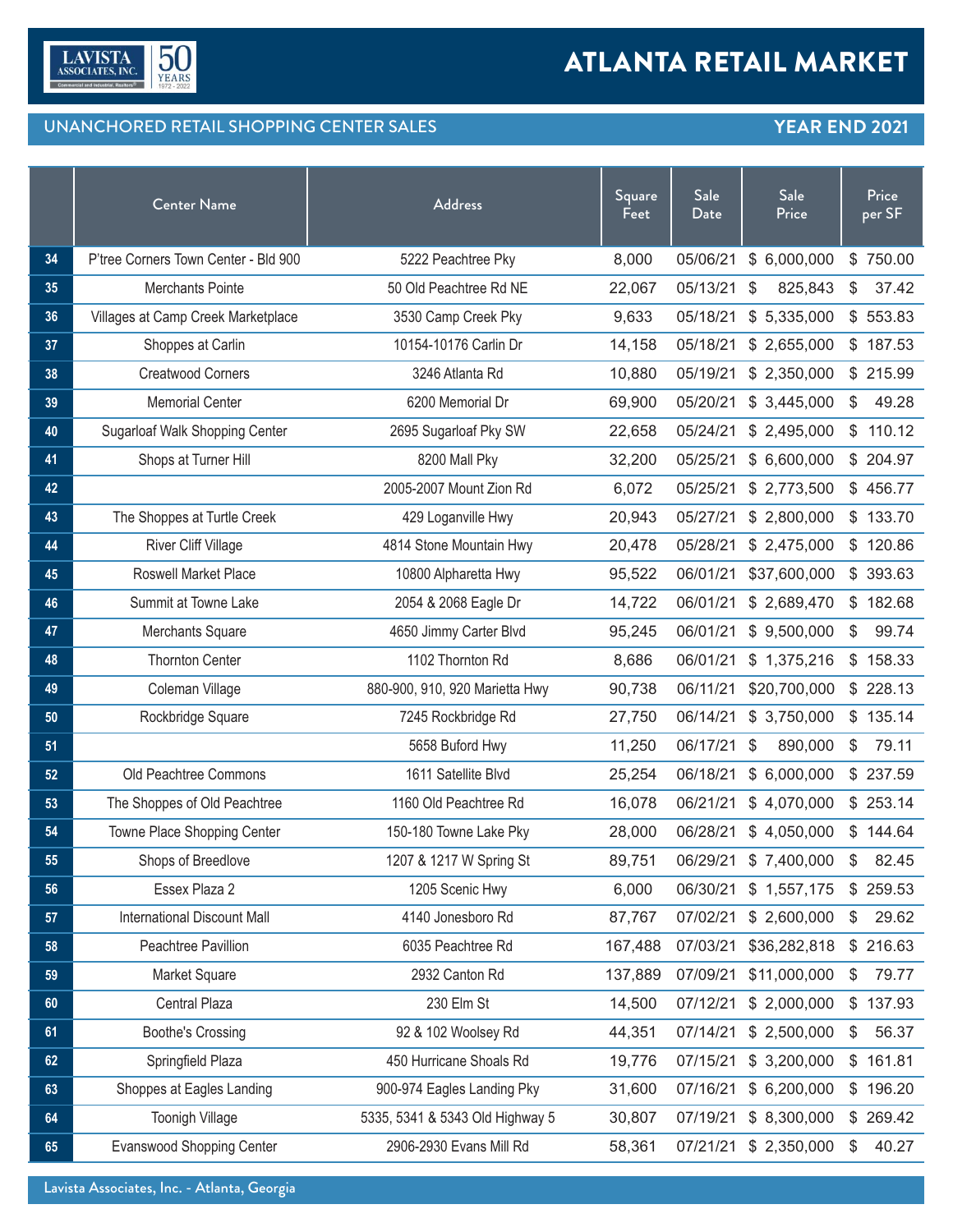

## UNANCHORED RETAIL SHOPPING CENTER SALES **YEAR END 2021**

|    | <b>Center Name</b>                | <b>Address</b>                      | Square<br>Feet | Sale<br>Date | Sale<br>Price |                | Price<br>per SF |
|----|-----------------------------------|-------------------------------------|----------------|--------------|---------------|----------------|-----------------|
| 66 | Shops at Creekside                | 5939, 5943 & 5947 Holly Springs Pky | 27,273         | 07/21/21     | \$5,560,000   |                | \$203.86        |
| 67 | The Landing                       | 3153 Sugarloaf Pky SW               | 35,600         | 07/27/21     | \$3,700,000   |                | \$103.93        |
| 68 | Snellville Village                | 2118 Scenic Hwy                     | 16,960         | 08/03/21     | \$6,276,500   |                | \$ 370.08       |
| 69 | <b>Midway Station</b>             | 1009 Athens Hwy                     | 12,050         | 08/04/21     | \$2,238,508   |                | \$185.77        |
| 70 | <b>Newton Station</b>             | 5352 GA-20 S                        | 8,400          | 08/09/21     | \$1,275,000   |                | \$151.79        |
| 71 | <b>Abbotts Bridge Station</b>     | 10820 Abbotts Bridge Rd             | 83,391         | 08/10/21     | \$18,900,000  |                | \$226.64        |
| 72 | <b>Clairmont Center</b>           | 3666, 3683-3663 Clairmont Rd        | 49,601         | 08/11/21     | \$3,825,000   | S              | 77.12           |
| 73 | Fayette Promenade Center          | 105 & 115 Promenade Pky             | 37,148         | 08/20/21     | \$2,200,000   | \$             | 59.22           |
| 74 | Shops of Southampton              | 26 Carriage Oaks Dr                 | 26,900         | 08/23/21     | \$3,600,000   | $\mathbb{S}^-$ | 133.83          |
| 75 |                                   | 3230 N Henry Blvd                   | 19,596         | 08/23/21     | 650,000<br>\$ | \$             | 33.17           |
| 76 | Park Place Square Shopping Center | 1525 E Park Place Blvd              | 28,835         | 08/23/21     | \$3,650,000   | \$             | 126.58          |
| 77 | <b>Wesley Chapel Crossing</b>     | 2440-2460-2496 Wesley Chapel Rd     | 164,153        | 08/23/21     | \$13,265,000  | \$             | 80.81           |
| 78 | Snodon Village                    | 133 W Athens St                     | 31,000         | 08/24/21     | \$3,720,000   |                | \$120.00        |
| 79 | Eagles Peak Shopping Center       | 4020-4030 Eagles Landing Pky        | 7,200          | 08/24/21     | 925,000<br>\$ |                | \$128.47        |
| 80 | North Town Center Commons         | 2920 George Busbee Pky              | 20,560         | 08/27/21     | \$4,400,000   |                | \$214.01        |
| 81 |                                   | 1995 Mall Of Georgia Blvd           | 26,400         | 08/27/21     | \$3,650,000   |                | \$138.26        |
| 82 | Stratford at Lovejoy Village      | 10459 Tara Blvd                     | 11,700         | 08/27/21     | \$1,250,000   |                | \$106.84        |
| 83 | Shops at Horizon Corners          | 80 Horizon Dr                       | 42,070         | 08/30/21     | \$6,180,000   |                | \$146.90        |
| 84 | Riverdale Center II               | 6380 Highway 85                     | 22,000         | 08/31/21     | 909,004<br>\$ | \$             | 41.32           |
| 85 | Fountain Square                   | 1307 Glynn St                       | 35,472         | 09/01/21     | \$2,600,000   | S              | 73.30           |
| 86 | <b>Uptown Square</b>              | 1415 Highway 85 N                   | 72,314         | 09/01/21     | \$8,375,000   |                | \$115.81        |
| 87 | Village Grand                     | 3103 Cobb Pky NW                    | 20,350         | 09/03/21     | \$5,050,000   | \$             | 248.16          |
| 88 | Lilburn Retail Center             | 5514 Lawrenceville Hwy              | 9,726          | 09/08/21     | \$1,200,000   |                | \$123.38        |
| 89 | Shops at Bells Ferry              | 6721 Bells Ferry Rd                 | 14,400         | 09/13/21     | \$2,581,943   |                | \$179.30        |
| 90 | <b>Hammond Springs</b>            | 5975 Roswell Rd NE                  | 68,658         | 09/13/21     | \$31,000,000  |                | \$451.51        |
| 91 | Main Street South Fulton          | 6025, 6055-6085 Old National Hwy    | 133,229        | 09/14/21     | \$16,000,000  |                | \$120.09        |
| 92 | Tara Crossing                     | 335-399 Upper Riverdale Rd SW       | 235,219        | 09/14/21     | \$3,400,000   | \$             | 14.45           |
| 93 | <b>City Center Crossing</b>       | 6317-6339 Roswell Rd NE             | 98,408         | 09/17/21     | \$21,010,000  |                | \$213.50        |
| 94 | <b>Gwinnett Walk</b>              | 3466 Holcomb Bridge Rd              | 34,567         | 09/30/21     | \$3,575,000   |                | \$103.42        |
| 95 | <b>Duluth Station</b>             | 2640 Old Peachtree Rd               | 8,800          | 09/30/21     | \$1,350,000   |                | \$153.41        |
| 96 | <b>Sugarloaf Centre</b>           | 1950 Satellite Blvd                 | 22,675         | 09/30/21     | \$4,890,000   |                | \$215.66        |
| 97 |                                   | 2485 Towne Lake Pky                 | 5,900          | 09/30/21     | 905,000<br>\$ |                | \$153.39        |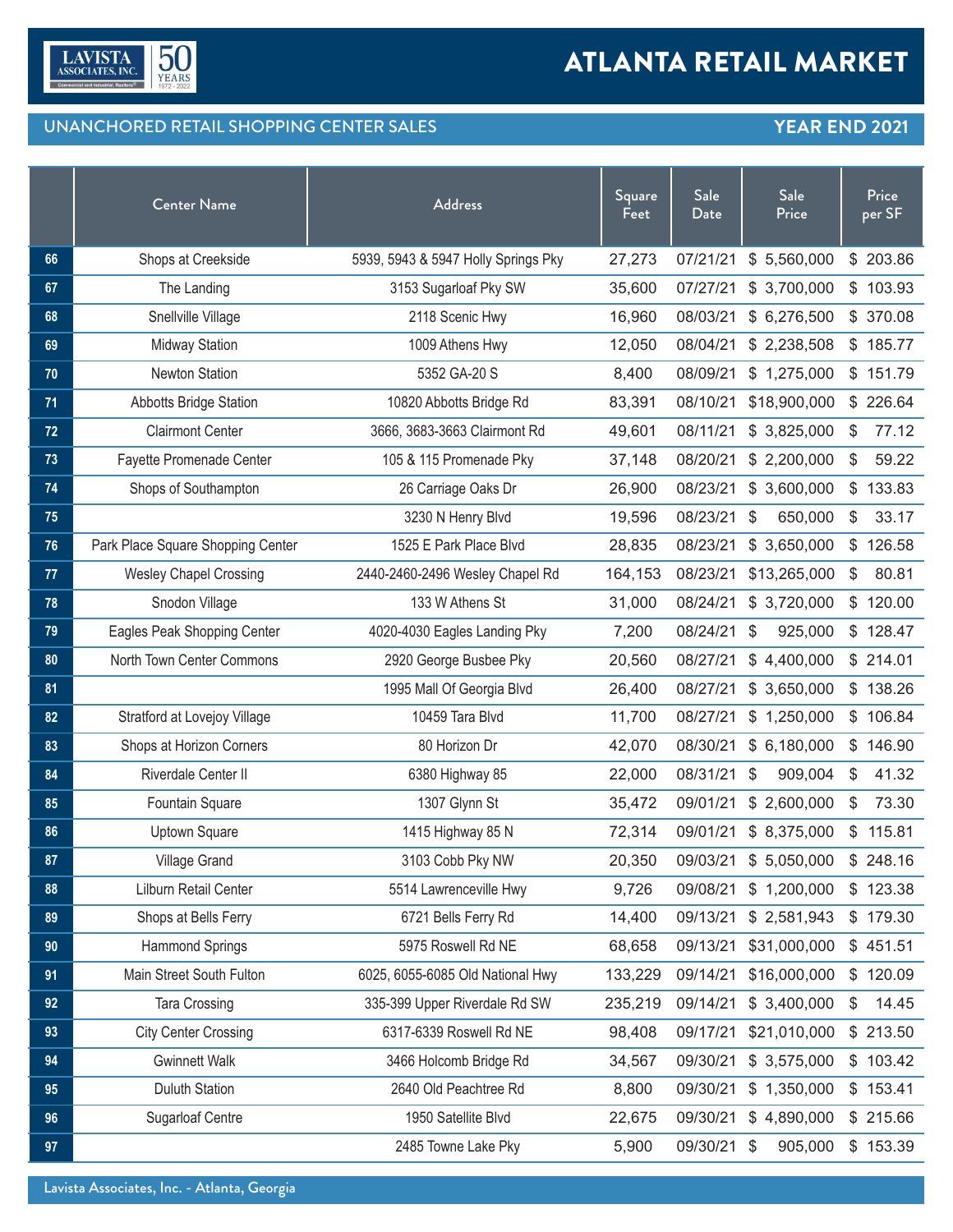

## UNANCHORED RETAIL SHOPPING CENTER SALES **YEAR END 2021**

|       | <b>Center Name</b>                 | <b>Address</b>                     | Square<br>Feet             | Sale<br>Date | <b>Sale</b><br>Price |               | Price<br>per SF |
|-------|------------------------------------|------------------------------------|----------------------------|--------------|----------------------|---------------|-----------------|
| 98    | Gwinnett Walk @ Gwinnett Place     | 3505 Gwinnett Place Dr             | 20,385                     | 10/07/21     | \$5,200,000          |               | \$255.09        |
| 99    | <b>Gwinnett South Place</b>        | 5119 Jimmy Carter Blvd             | 17,500                     | 10/07/21     | \$2,350,000          |               | \$134.29        |
| 100   | Village Shoppes at Creekside       | 860 Duluth Hwy                     | 103,999                    | 10/08/21     | \$12,600,000         |               | \$121.16        |
| 101   | Veranda Chase                      | 2600 Old Norcross Rd               | 10,975                     | 10/15/21     | \$3,250,000          |               | \$296.13        |
| 102   | <b>Sugarloaf Festival</b>          | 1121 Grayson Hwy                   | 23,541                     | 10/18/21     | \$3,350,000          |               | \$142.30        |
| 103   | Spivey Plaza                       | 1423 Stockbridge Rd                | 9,050                      | 10/25/21     | \$1,025,000          |               | \$113.26        |
| 104   | McDonough West                     | 250 Jonesboro Rd                   | 77,273                     | 10/27/21     | \$8,777,571          |               | \$113.59        |
| 105   | Clover Plaza                       | 5677 Buford Hwy NE                 | 28,160                     | 10/28/21     | \$6,250,000          |               | \$221.95        |
| 106   | Dodd Plaza                         | 40 Dodd St                         | 12,860                     | 11/15/21     | \$1,530,000          |               | \$118.97        |
| 107   | The Gateway at University Parkway  | 655 Exchange Cir                   | 11,890                     | 11/15/21     | \$3,300,000          |               | \$277.54        |
| 108   | Mount Paran Walk                   | 5290 Roswell Rd NE                 | 31,288                     | 11/15/21     | \$8,600,000          |               | \$274.87        |
| 109   | Lawrenceville Commons              | 65 Lawrenceville Suwanee Rd        | 30,897                     | 11/18/21     | \$6,300,000          |               | \$ 203.90       |
| 110   | Gordon Plaza                       | 2460-2472 Martin Luther King Jr Dr | 20,158                     | 11/23/21     | \$3,100,000          |               | \$153.79        |
| 111   | Red Oak Village                    | 3435-3461 Roosevelt Hwy            | 74,980                     | 11/23/21     | \$6,600,000          | $\mathbb{S}$  | 88.02           |
| $112$ | Rock Quarry Center                 | 1445 Rock Quarry Rd                | 21,600                     | 11/29/21     | \$2,800,000          |               | \$129.63        |
| 113   | Park Place                         | 4505 Ashford Dunwoody Rd NE        | 81,296                     | 12/02/21     | \$43,000,000         |               | \$528.93        |
| 114   | Centre at Lilburn                  | 4024 Lawrenceville Hwy NW          | 47,440                     | 12/02/21     | \$9,700,000          |               | \$204.47        |
| 115   | <b>Sugarloaf Shopping Center</b>   | 6590 Sugarloaf Pky                 | 6,400                      | 12/09/21     | \$4,500,000          |               | \$703.13        |
| 116   | Hairston Plaza                     | 1171-1181 S Hairston Rd            | 53,010                     | 12/14/21     | \$4,612,500          | \$            | 87.01           |
| 117   | The Avenue Peachtree City - Bldg 4 | 239 Bld 4 City Cir                 | 11,989                     | 12/17/21     | \$1,710,000          |               | \$142.63        |
| 118   | <b>Campbellton Delowe Crossing</b> | 2132 Campbellton Rd SW             | 14,347                     | 12/21/21     | \$1,448,374          |               | \$100.95        |
| 119   | Pleasantdale Village               | 3210 Tucker Norcross Rd            | 13,200                     | 12/21/21     | \$2,200,000          |               | \$166.67        |
| 120   | Brookwood Square                   | 2140 Peachtree Rd NW               | 68,941                     | 12/22/21     | \$21,500,000         | $\frac{1}{2}$ | 311.86          |
| $121$ | <b>Gwinnett Crossing</b>           | 3334 Stone Mountain Hwy            | 26,844                     | 12/22/21     | \$1,900,000          | \$            | 70.78           |
| 122   | <b>Connexion Holcomb Bridge</b>    | 1570 Holcomb Bridge Rd             | 106,711                    | 12/28/21     | \$29,510,000         |               | \$ 276.54       |
| 123   | Ormewood Square                    | 765 Moreland Ave SE                | 39,965                     | 12/29/21     | \$8,832,100          |               | \$221.00        |
| 124   | Ashford Lane                       | 127 Perimeter Ctr W                | 16,481                     | 12/30/21     | \$4,100,000          |               | \$248.77        |
| 125   | The Wayfield                       | 1901 Metropolitan Pky SW           | 160,525                    | 12/31/21     | \$3,500,000          | \$            | 21.80           |
| 126   | Singleton Square                   | 6010-6050 Singleton Rd             | 130,512                    | 12/31/21     | \$10,664,693         | \$            | 81.71           |
|       | <b>TOTALS</b>                      |                                    | 5,097,121<br>\$768,016,791 |              |                      |               | \$177.98        |

- The Kimco merger with Weingarten on 08/03/21 represented the transfer of 16 retail properties that are not included in this analysis.

- The Kite Realty Group merger with Retail Properties of America on 10/22/21 represented the transfer of 8 retail properties that are not included in this analysis.

- Northside & 17th sold on 12/15/21 as part of a 6 property portfolio. As the price allocated is not reflective of current market conditions, those numbers are not included in this analysis.

- Parkside at West Cobb and Kedron Village II sold on 12/15/21 as part of a 62 property portfolio. As the price allocated is not reflective of current market conditions, those numbers are not included in this analysis.